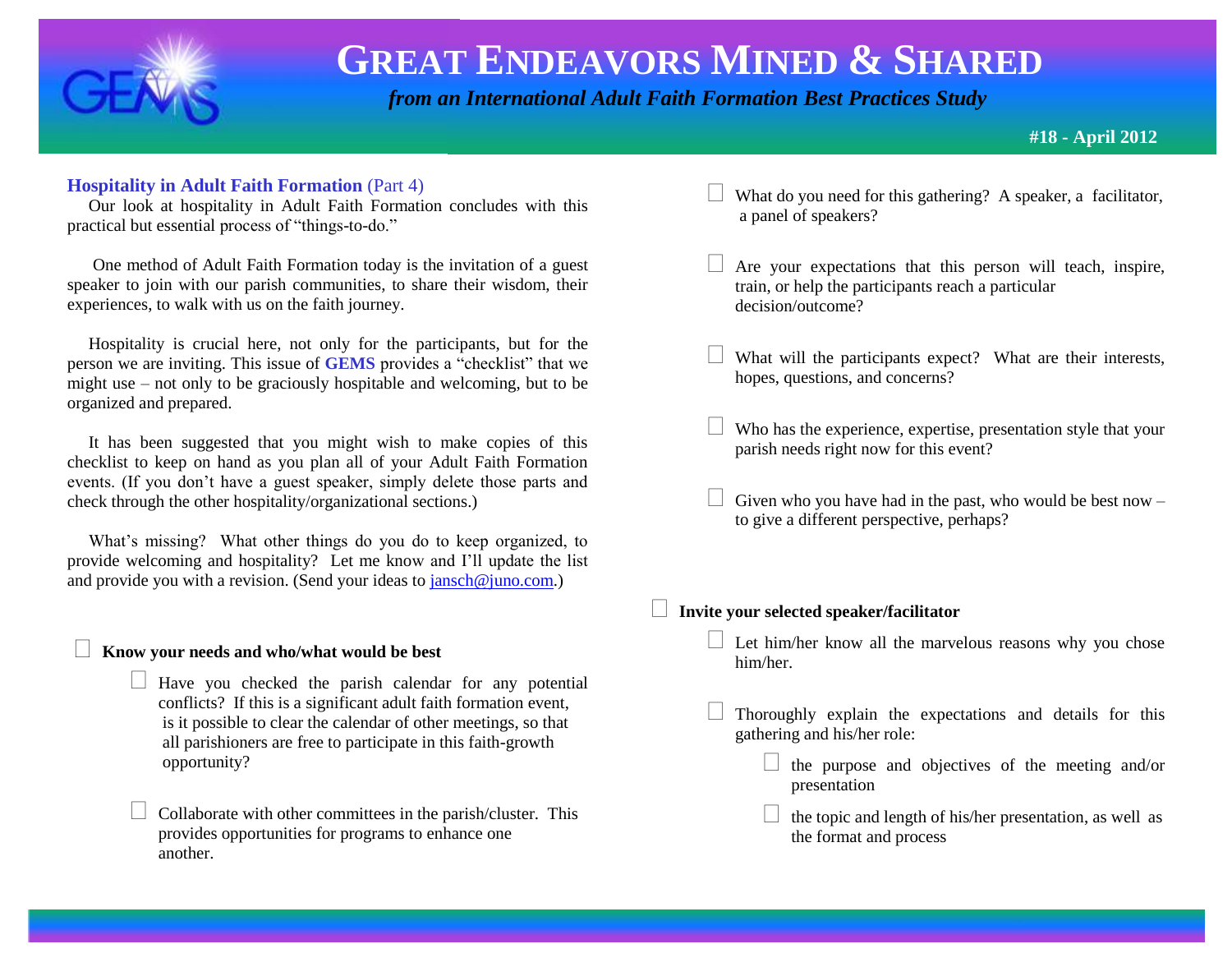- the name(s) of other presenter(s) and their topic(s), if applicable
- the anticipated number of participants
- Discuss travel and housing arrangements
- Inquire about their stipend and/or explain your remuneration policy, including the time of payment
- Give her/him background on the parish and who the participants will be

### **Request from the speaker**

- The title and description of their presentation
- A biographical sketch (to be used for the introduction)

#### Handout materials

- Meeting room set-up
- All audio-visual, technology, and other needs for the gathering
- Permission to audio or video record, if applicable

### **Confirm the invitation/agreement in writing**

- State the date, time, location (along with directions), title and topic, length of presentation, and stipend
- Send copies of brochures and other promotional materials to the speaker as soon as they are available

### **Marketing and Publicity**

 It has been said, in today's multi-media, technological world, that people need to see/hear things 24 times before they start paying attention to it. Thus, marketing/publicity is critically important.

It doesn't mean doing the exact same thing, in exactly the same way 24 times. It could mean:

- $\Box$  Creating various creative ways of saying the same information
- Using various methods
- Targeting different groups with messages related to what it means for them

Try some of these methods:

- **Parish websites**
- Regional and diocesan websites
- Bulletins and newsletters
- Newspapers (local, diocesan)
- Word of mouth
- Personal invite
- Bring a friend
- Pulpit announcements
- Posters
- Radio and TV
- Brochures and fliers
- Facebook and Twitter
- Parish Blog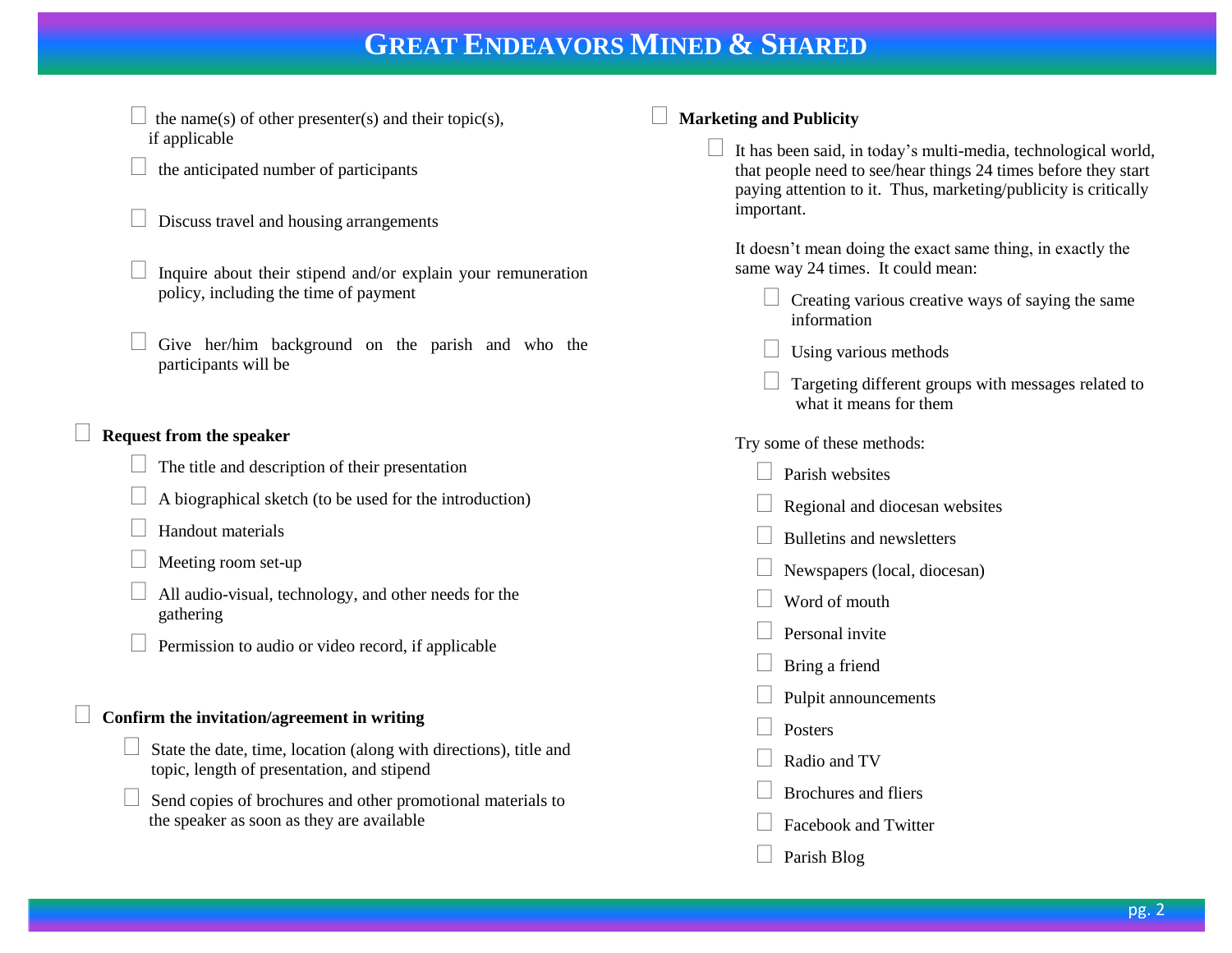| Communicate near the event to check that everything is in place                                                                                                                               | Visual aids are well done and large enough to be seen easily                                                                                                                                                                                                                                   |
|-----------------------------------------------------------------------------------------------------------------------------------------------------------------------------------------------|------------------------------------------------------------------------------------------------------------------------------------------------------------------------------------------------------------------------------------------------------------------------------------------------|
| Share cell phone numbers with each other                                                                                                                                                      | An area to hang coats                                                                                                                                                                                                                                                                          |
| Double-check on audio-visual, technology, and other needs<br>for the gathering                                                                                                                | A prayer/focal area set up<br>Tables covered; water and cups on the tables                                                                                                                                                                                                                     |
| Double-check on handouts needed                                                                                                                                                               |                                                                                                                                                                                                                                                                                                |
| Give specific directions: which building, room name, door to<br>enter, etc.                                                                                                                   | <b>Other Hospitality Necessities</b><br>Much of this has been explored in detail in previous issues of GEMS.<br>It's crucial!                                                                                                                                                                  |
| <b>Introduction of the speaker</b>                                                                                                                                                            | Refreshments attractively presented                                                                                                                                                                                                                                                            |
| Prepare an introduction that will ready the participants for the<br>event and help them to "get to know" the speaker, not just the<br>facts on their vitae, but their interests and pursuits. | Remember the non-coffee drinkers<br>Remember those who are diabetic                                                                                                                                                                                                                            |
| Set-Up prior to the arrival of the speaker and participants                                                                                                                                   | Hospitable Greeters as soon as people enter the building and<br>meeting space                                                                                                                                                                                                                  |
| Welcoming and clear signs as soon as people enter the parish<br>property                                                                                                                      | A welcoming registration/check-in area staffed by friendly<br>parishioners                                                                                                                                                                                                                     |
| The temperature is not too warm or cold<br>The lighting is sufficient for easy reading                                                                                                        | Depending upon the event, have background music playing as<br>people gather                                                                                                                                                                                                                    |
| A microphone is in place and checked for efficiency<br>Seating arrangements are such that everyone can see without<br>straining                                                               | Provide and plan for the differing learning styles of the<br>participants                                                                                                                                                                                                                      |
| Check restrooms for cleanliness and all needed supplies<br>Room set-up as the speaker/facilitated requested<br>All A-V, technology equipment requested in place, plugged in<br>and tested     | See:<br><b>Multiple Intelligences</b><br><b>Description of Multiple Intelligences</b><br><b>Multiple Intelligences for Adult Education</b><br><b>Multiple Intelligences Methods</b><br><b>Learning Styles</b><br><b>Various Learning Styles</b><br><b>Learning Styles from Ageless Learner</b> |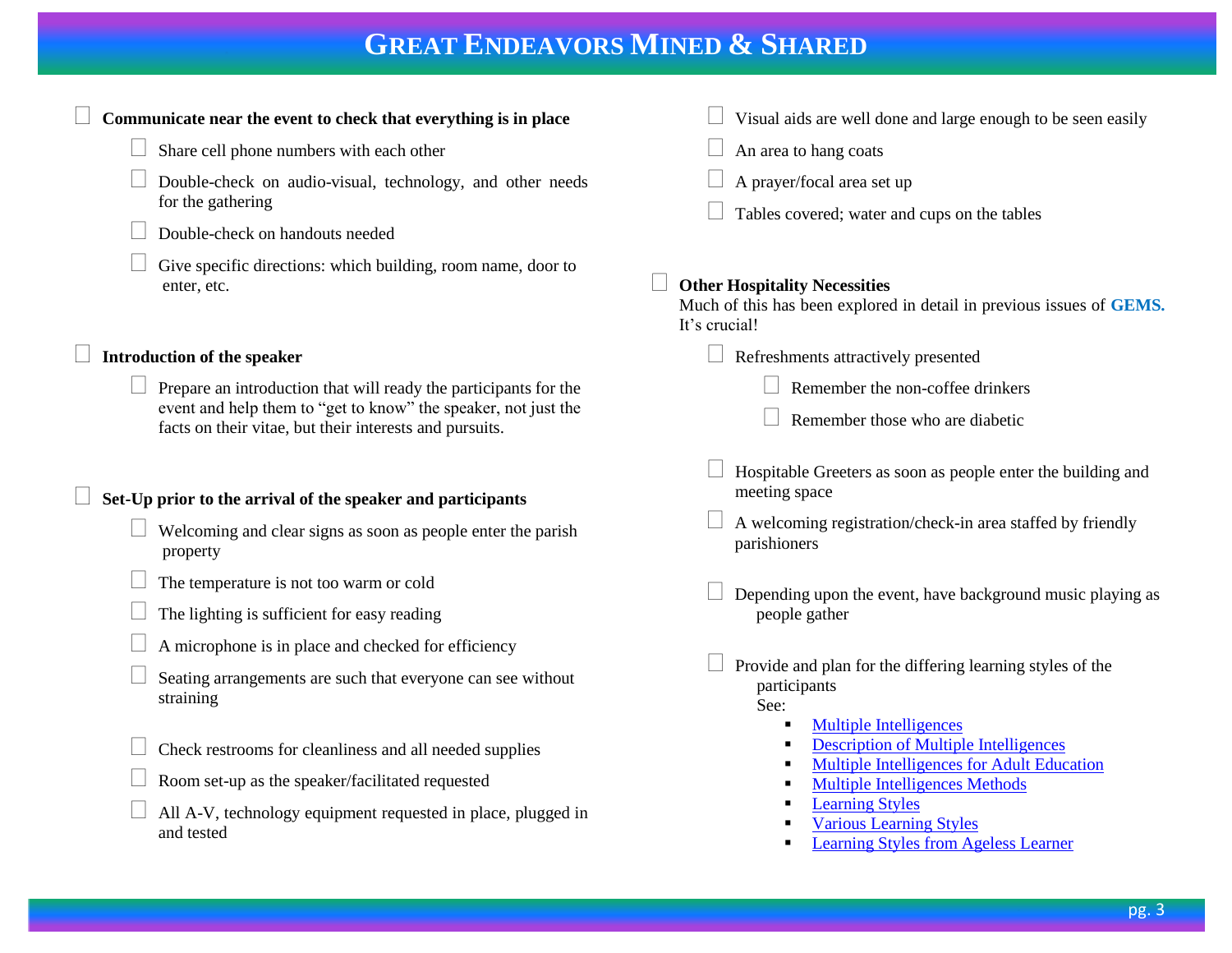### **Beginning of the gathering**

Start on time

Warmly, enthusiastically welcome all who came

 Thank the committee, all who worked/are working to bring this gathering/opportunity to fruition

 $\Box$  Graciously welcome/introduce the presenter

### **During the gathering**

The Adult Faith Formation Coordinator, staff, and Adult Faith Formation Committee/Team remain, participating in the gathering, being available to the participants and the facilitator for any needs which might surface.

### **Ending of the gathering**

End on time

- Thank the presenter, briefly summarizing how their message will effect/help people in the future
- Thank people for their attendance and participation
- Ask people to fill out the evaluation; their ideas are counted for future planning
- $\Box$  Let people know that they will also be receiving an evaluation within the week via email – if they would rather fill it out this way or they have additional ideas/thoughts

### **After the gathering**

- $\Box$  Write a thank you note to the presenter/facilitator, letting him/her know how much you and the people appreciated her/his presence and all that was given.
- Convey your thanks to the committee and all those who contributed to the success of this event.
- Email an evaluation to all the participants. If you use [www.surveymonkey.com](http://www.surveymonkey.com/) all the compilation will be done for you.
- Place photos of the gathering in your Sunday bulletin and on your website accompanied by comments from the evaluation.
- After you and the Adult Faith Formation Committee -- have had time to analyze the evaluations, place a summary of them in the Sunday bulletin and on the parish website indicating changes and additions, etc. you will be making in future programs, because of their suggestions. An illustration that people have been listened to goes a long way!



### **Golden Nuggets From You**

 "We are having a parish-wide Lenten book study. I learned the evangelization team wanted to buy and give

out a book for study on the first week of Lent, so I got with them